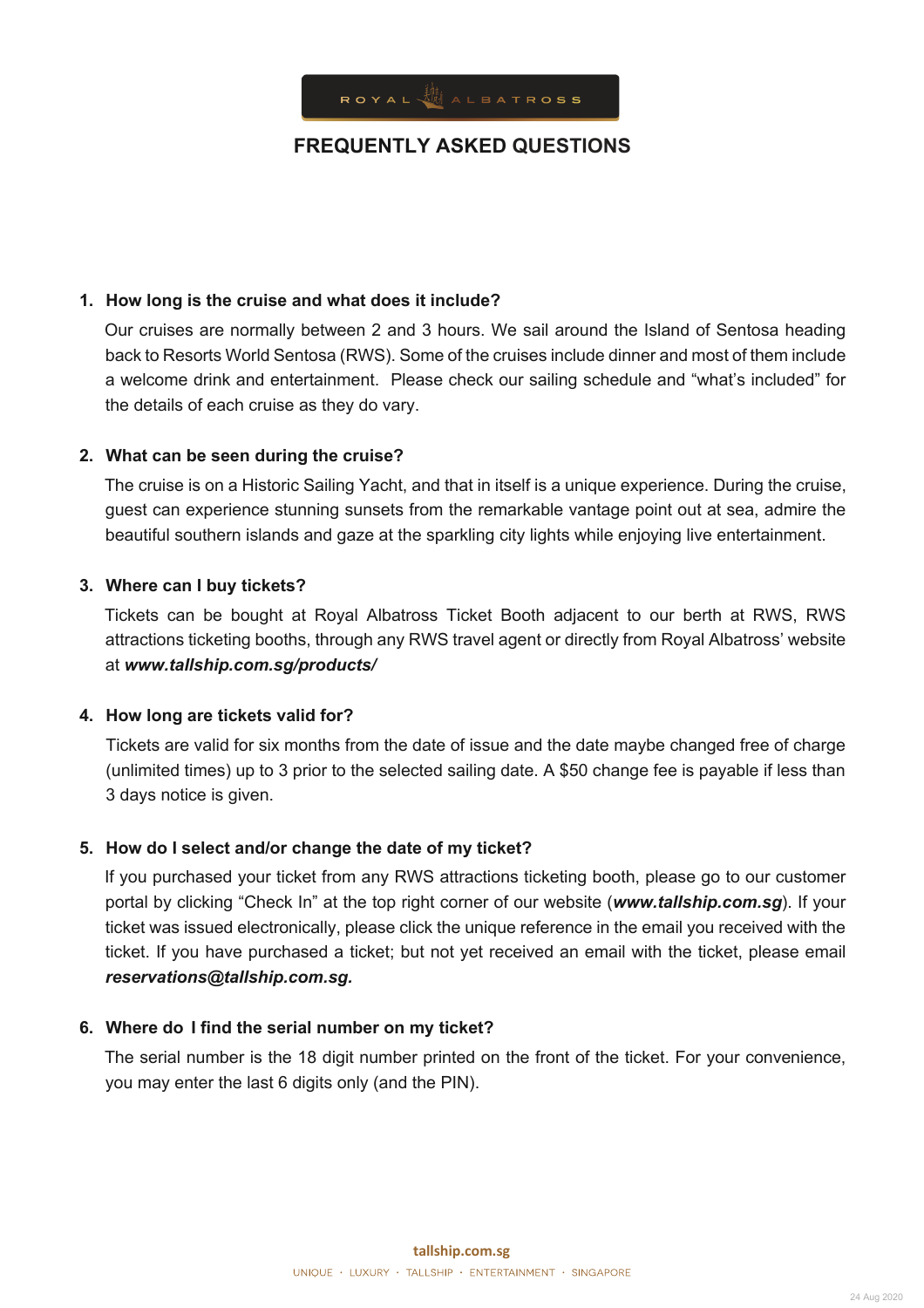

## **7. Why is the customer portal requesting a PIN?**

The PIN is issued at the point of purchase and is for security purposes. It is required after entering the ticket serial number.

## **8. When can I check-in?**

Guests may check-in when the ticket status changes from "Stand-by" to "Open". Normally the check-in status changes 14 days before the date of departure.

## **9. Can I cancel my tickets?**

Once tickets are purchased they cannot be cancelled, however, the date can be changed upto 3 days prior to the selected sailing date and they are transferable to another party at any time before checking-in. Once a passenger has checked-in the tickets cannot be transferred.

## **10.What is the ticket refund policy?**

The following refund policy applies:

- Ticket expires no refund
- Guest no show no refund
- Sailing or ticket cancelled due to fault of TSA Full refund

All refunds at transaction price must be supported by a valid receipt. The refund will be issued through the same channel as the ticket was purchased.

## **11. Do you still sail when it rains?**

We are a rain shine event, so unless the weather is unsafe to sail, the ship will depart on time. If rain is forecast, you may want to bring light protective clothing with you such as a plastic poncho or cagoule. That said, the crew will deploy awnings that cover the Upper Deck in the event of rain and guests are always welcome to move to the Well Deck and the Grand Salon on the Main Deck which is fully enclosed and air-conditioned.

## **12. How many decks does the Royal Albatross have?**

Royal Albatross has three decks; Upper, Main and Lower.

The Upper Deck is outside and extends the entire length of the ship; offering superb views of the sea in all directions. The Upper Deck has its own bar and a flying seat that extends aft over the sea! The Main Deck consists of the Grand Salon and the Breezeway Lounge. The Grand Salon is fully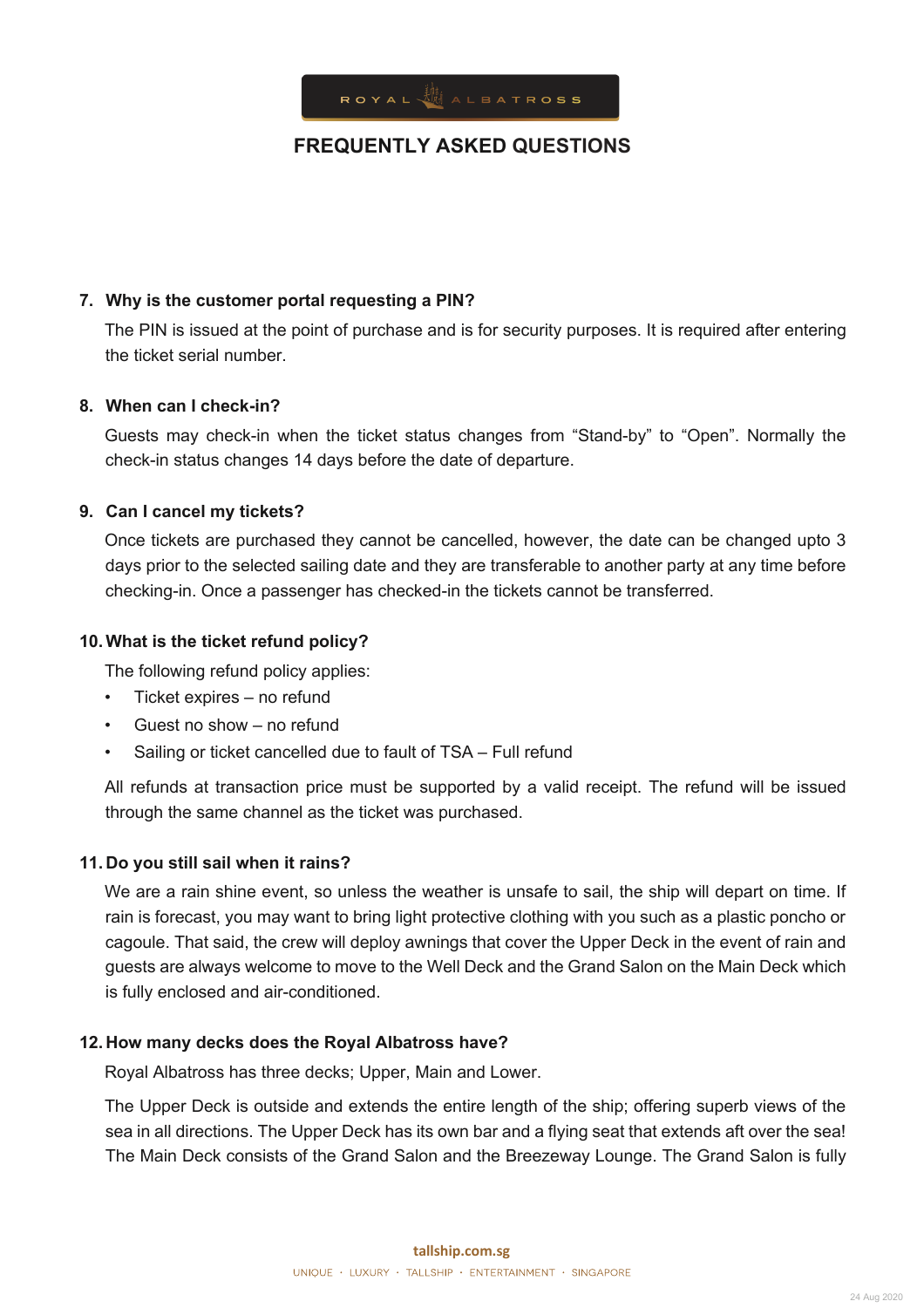

air-conditioned with large windows offering a 270-degree view. The Grand Salon has its own bar and is normally setup as a lounge with sofas. The Breezeway Lounge is covered but opens from the sides so that the wind can blow through.

Access to the Lower Deck and the on-suite cabins is not allowed. Viewings can be arranged by appointment.

## **13.What is the menu on the cruise?**

The food menu varies depending upon the cruise – please check product pages for details. We serve our food using daily fresh products. Not all sail packages include food, so please check the products page for more information.

#### **14. Is there anything included for vegetarians?**

Yes, but if you have any special dietary requirements, please email *reservations@tallship.com.sg* at least three days in advance.

## **15. Is the cruise wheelchair friendly?**

Like most yachts, boarding is via a gangway and movement onboard requires guests to be able to walk short distances, to step over door sills, traverse up and down steps. We therefore cannot permit wheelchairs onboard. If you need assistance, please do contact us at least three days in advance by emailing *reservations@tallship.com.sg*

#### **16. Are children allowed on the ship?**

Children above the age of 4 are allowed on the cruise at child rates (if available) provided that each child is accompanied and supervised by an adult. Children under 4 (infants) are also allowed onboard **BUT SUBJECT TO** the prior approval of the captain or management of the Company. Please read our infant policy **[here](https://www.tallship.com.sg/TC/infant-policy-v1.pdf)**. Some of our cruises however (mainly those departing 8pm or later) can be adult only, so please check the details for each cruise

#### **17. How do I check-in, my child?**

Children (under 18) cannot check-in online. They will be checked-in manually by their parent/ guardian upon arrival. To save time, please enter their details into the customer portal.

#### **18. Can I stay onboard after the cruise?**

Yes, provided that there isn't another cruise departing immediately afterwards. Please check our sailing schedule to confirm or email *reservations@tallship.com.sg*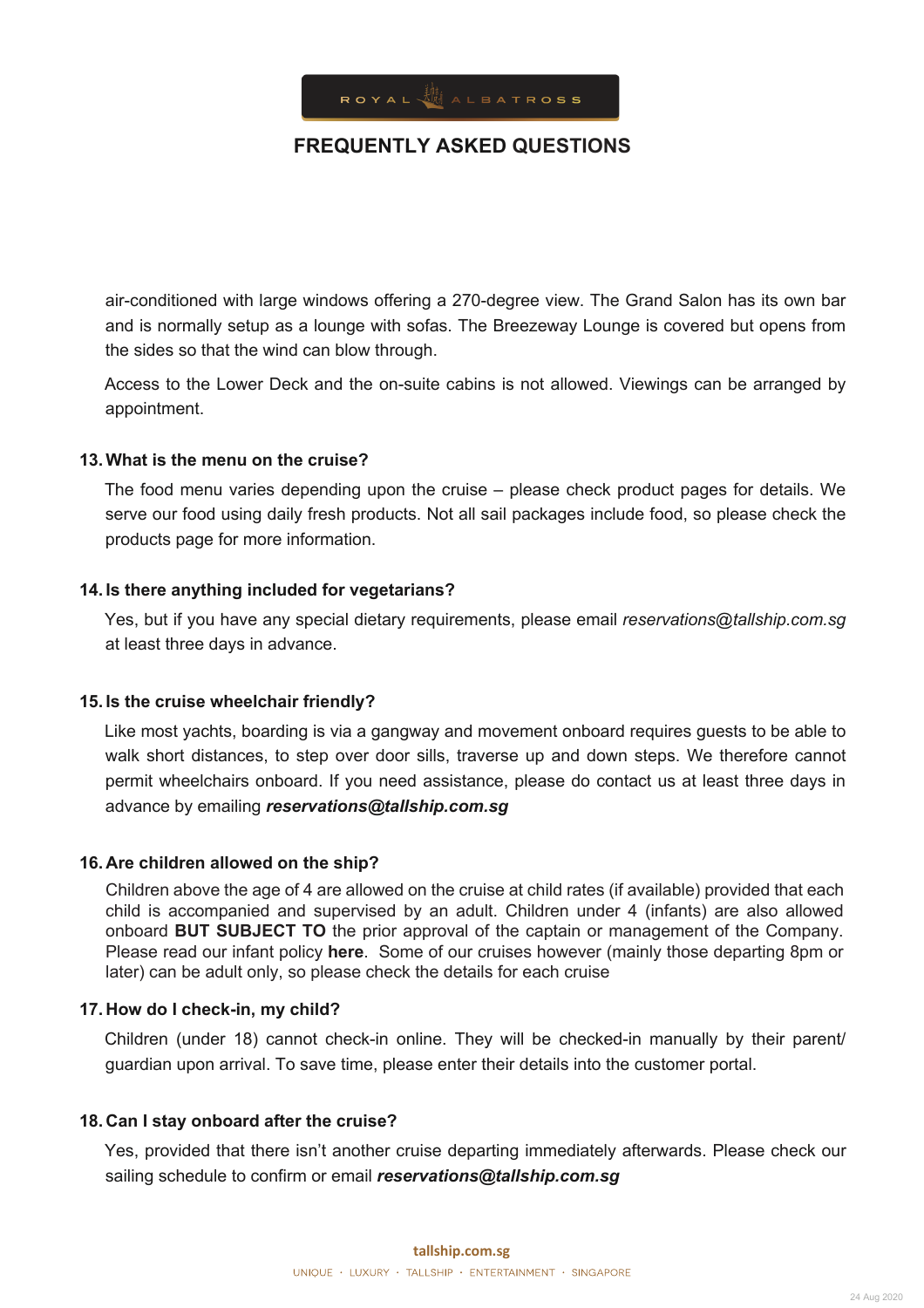

#### **19. Is the food served Halal?**

No, our kitchen is not Halal certified however we do not use pork or lard in our ingredients. We are a no pork and no lard event venue.

#### **20. Are there any child-friendly meals included on the cruise?**

We do not cater especially for children, but there are ample choices in the menu which are children friendly.

#### **21.What's the latest i can purchase a ticket?**

Tickets can be purchased up to 2 hours before the ship sets sail (subject to capacity availability) however anyone purchasing less than 24 hours in advance will need to manually check-in. All guests are reminded to bring their passport or Singapore government issued NRIC. The sailing schedule is available on Tall Ship Adventures' official website: *www.tallship.com.sg*

#### **22.What documents are required by passengers to bring on board for verification?**

A passport or Singapore government issued NRIC. The same ID must be entered into the customer portal.

#### **23.Will I feel sea sick?**

The Royal Albatross is an ocean-going super yacht that weighs in at 270 tonnes with a massive keel to keep her upright and stable. Very occasionally, a passenger may experience some discomfort, in which case we recommend that they stay on the upper deck for fresh air, with their eyes on a fixed object. Ginger is well known for helping to relieve nausea and can be requested from the ship's crew if required. For more information about stability of the Royal Albatross and why it's unlikely you'll experience sea sickness, *please view our video here.*

#### **24. Can any special arrangements be made for my birthday or anniversary?**

Yes absolutely, please email any special request to *reservations@tallship.com.sg.* Additional charges may apply.

#### **25.Why do I need to remove my shoes?**

As is customary for all yachts, shoes need to be removed before boarding. The reason is both for safety and to protect the decking and carpeting. Our crew will properly store before boarding. Royal